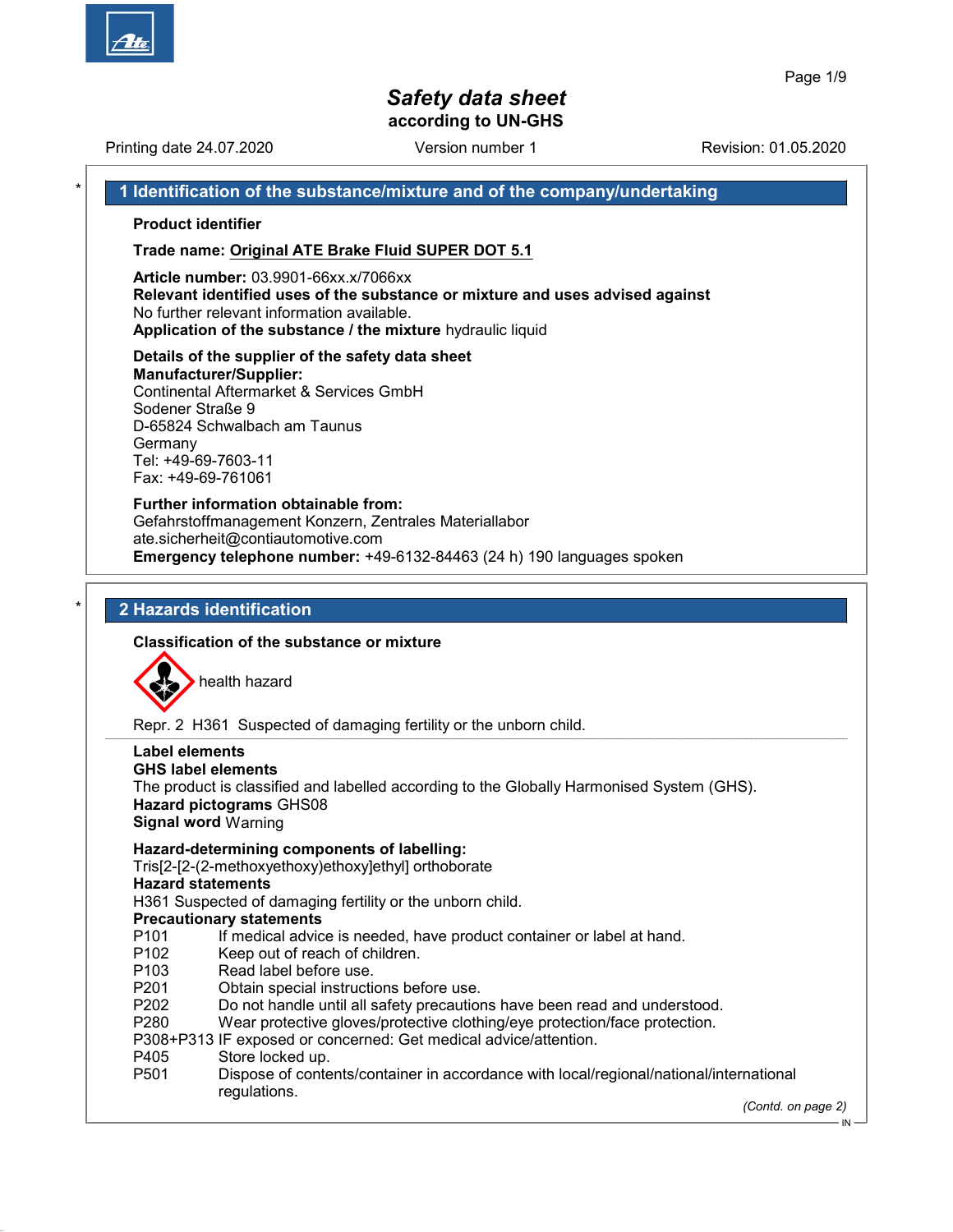Printing date 24.07.2020 **Revision: 01.05.2020** Version number 1

#### Trade name: Original ATE Brake Fluid SUPER DOT 5.1

(Contd. of page 1)

# Other hazards Results of PBT and vPvB assessment PBT: Not applicable.

vPvB: Not applicable.

## 3 Composition/information on ingredients

Chemical characterisation: Mixtures

Description: Mixture of substances listed below with nonhazardous additions.

| 30989-05-0 Tris[2-[2-(2-methoxyethoxy)ethoxy]ethyl] orthoborate                                                                                   | 570%      |
|---------------------------------------------------------------------------------------------------------------------------------------------------|-----------|
| Repr. 2, H361                                                                                                                                     |           |
| Reaction mass of 2-(2-(2-butoxyethoxy)ethoxy)ethanol and 3,6,9,12-<br>tetraoxahexadecan-1-ol                                                      | < 15%     |
| Eye Dam. 1, H318; Acute Tox. 5, H313<br>Specific concentration limits: Eye Dam. 1; H318: $C \ge 30$ %<br>Eye Irrit. 2; H319: 20 % $\leq C$ < 30 % |           |
| 110-97-4 1,1'-iminodipropan-2-ol                                                                                                                  | $< 2\%$   |
| Eye Irrit. 2, H319                                                                                                                                |           |
| 111-46-6 $ 2,2$ '-oxybisethanol                                                                                                                   | < 2%      |
| Acute Tox. 4, H302                                                                                                                                |           |
| 111-77-3 $ 2-(2-methoxyethoxy)$ ethanol                                                                                                           | $< 0.5\%$ |
| Repr. 2, H361; Flam. Liq. 4, H227                                                                                                                 |           |

## **4 First aid measures**

Description of first aid measures

General information: Remove contaminated clothes and shoes immediately. After inhalation: Supply fresh air or oxygen; call for doctor.

In case of unconsciousness place patient stably in side position for transportation. After skin contact: Immediately wash with water and soap and rinse thoroughly.

After eye contact: Rinse opened eye for several minutes under running water.

# After swallowing:

Rinse out mouth and then drink plenty of water.

Seek medical treatment.

Information for doctor:

# Most important symptoms and effects, both acute and delayed

No further relevant information available.

Indication of any immediate medical attention and special treatment needed

No further relevant information available.

(Contd. on page 3)

IN

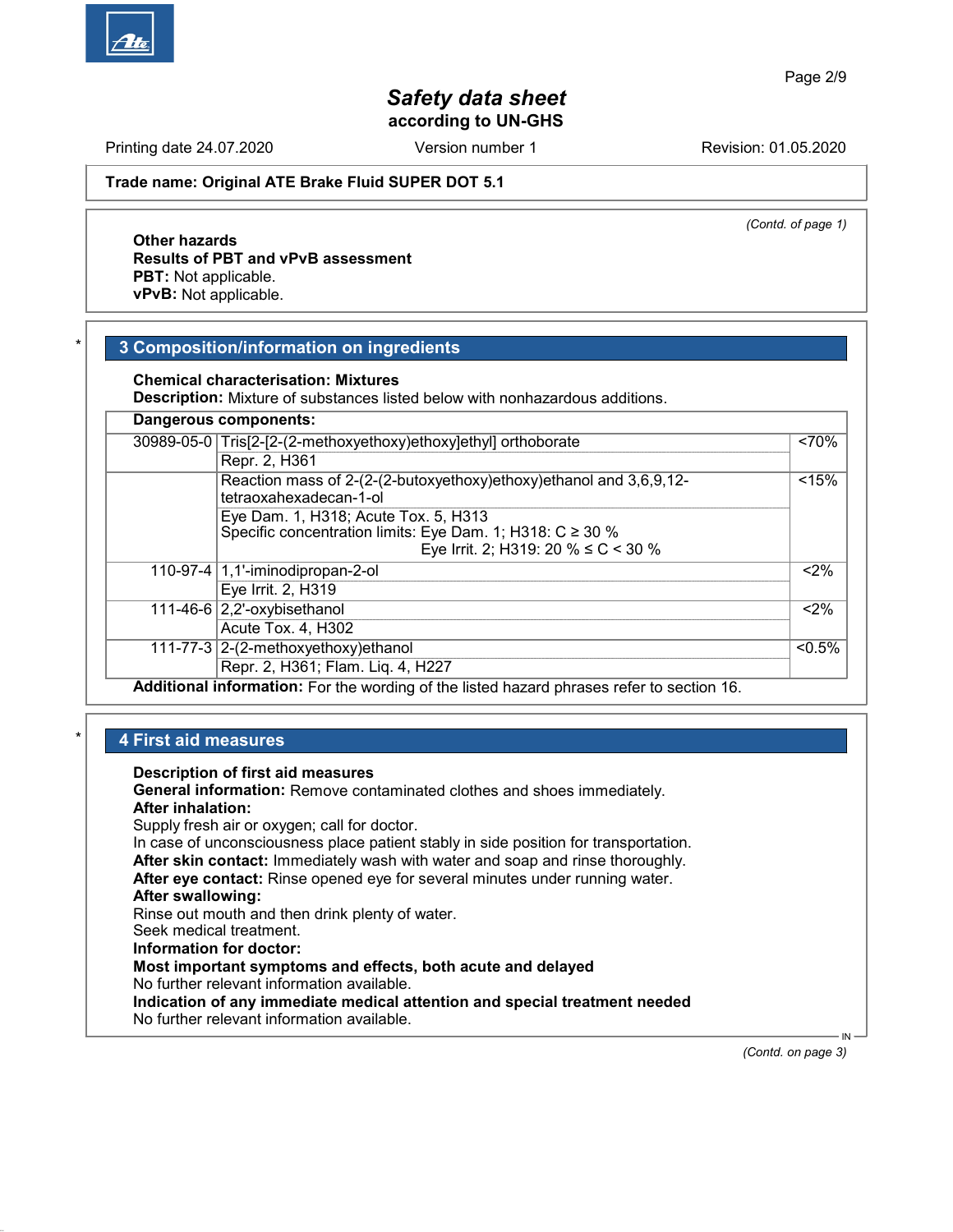Printing date 24.07.2020 **Revision: 01.05.2020** Version number 1

#### Trade name: Original ATE Brake Fluid SUPER DOT 5.1

(Contd. of page 2)

| ¥ | <b>5 Firefighting measures</b>                                                            |
|---|-------------------------------------------------------------------------------------------|
|   | <b>Extinguishing media</b>                                                                |
|   | Suitable extinguishing agents:                                                            |
|   | Water spray                                                                               |
|   | Fire-extinguishing powder                                                                 |
|   | Foam                                                                                      |
|   | Use fire extinguishing methods suitable to surrounding conditions.                        |
|   | Special hazards arising from the substance or mixture                                     |
|   | May be released in case of fire: CO, CO2, NOx.                                            |
|   | <b>Advice for firefighters</b>                                                            |
|   | <b>Protective equipment:</b>                                                              |
|   | Wear self-contained respiratory protective device.                                        |
|   | Do not inhale explosion gases or combustion gases.                                        |
|   | <b>Additional information</b>                                                             |
|   | Collect contaminated fire fighting water separately. It must not enter the sewage system. |

#### **6 Accidental release measures**

Personal precautions, protective equipment and emergency procedures

Wear protective equipment. Keep unprotected persons away.

Ensure adequate ventilation

Environmental precautions: Do not allow to enter sewers/surface or ground water. Methods and material for containment and cleaning up:

Absorb with liquid-binding material (sand, diatomite, acid binders, universal binders). Dispose of the material collected according to regulations.

Reference to other sections

See Section 7 for information on safe handling.

See Section 8 for information on personal protection equipment.

See Section 13 for disposal information.

#### 7 Handling and storage

Handling:

Precautions for safe handling Ensure good ventilation/exhaustion at the workplace. Information about fire - and explosion protection: Protect against electrostatic charges.

Conditions for safe storage, including any incompatibilities Storage: Requirements to be met by storerooms and receptacles: Store cool and dry. Storage at room temperature. Information about storage in one common storage facility: Store away from water. Store away from foodstuffs. Further information about storage conditions: Recommended storage temperature: 10°C - 35°C. This product is hygroscopic. Keep container tightly sealed.

(Contd. on page 4)

IN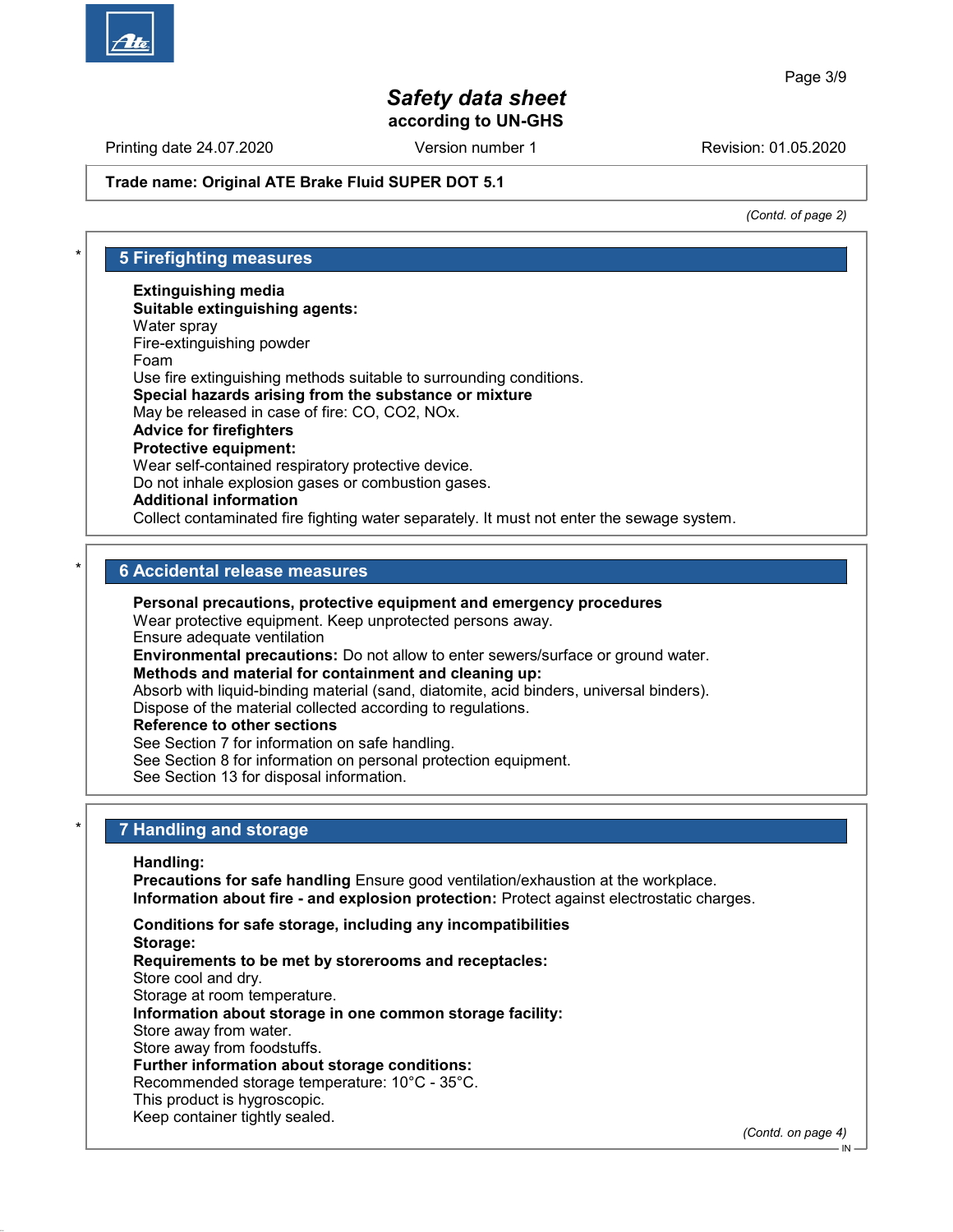Printing date 24.07.2020 **Revision: 01.05.2020** Version number 1

Trade name: Original ATE Brake Fluid SUPER DOT 5.1

(Contd. of page 3)

Storage class according to TRGS 510: 10 combustible liquids. Specific end use(s) No further relevant information available.

## 8 Exposure controls/personal protection

Additional information about design of technical facilities: No further data; see item 7.

#### Control parameters

Ingredients with limit values that require monitoring at the workplace:

#### 111-77-3 2-(2-methoxyethoxy)ethanol

IOELV (EU) Long-term value: 50.1 mg/m<sup>3</sup>, 10 ppm **Skin** 

#### Exposure controls

#### Personal protective equipment:

#### General protective and hygienic measures:

The usual precautionary measures are to be adhered to when handling chemicals.

Do not inhale gases / fumes / aerosols.

Avoid contact with the eyes and skin.

#### Respiratory protection:

Respiratory protection required in case of release of vapors / aerosols.

Use particulate filter with medium retention capacity for solid and liquid particles (eg EN 143 or 149, type P2 or FFP2).

#### Protection of hands:

The glove material has to be impermeable and resistant to the product/ the substance/ the preparation. Selection of the glove material on consideration of the penetration times, rates of diffusion and the degradation

#### Material of gloves

The selection of the suitable gloves does not only depend on the material, but also on further marks of quality and varies from manufacturer to manufacturer.

#### Penetration time of glove material

Butyl caoutchouc (butyl rubber): minimum breakthrough time 480 min; minimum layer thickness: 0.7 mm

NBR (nitrile rubber): minimum breakthrough time 30 min; minimum layer thickness: 0.4 mm The exact break trough time has to be found out by the manufacturer of the protective gloves and has to be observed.

Eye protection: Safety glasses

Body protection: Protective work clothing

#### Limitation and supervision of exposure into the environment

See section 6 and 7. No additional measures necessary.

| * |  |                                    |  |
|---|--|------------------------------------|--|
|   |  | 9 Physical and chemical properties |  |

| Information on basic physical and chemical properties |                |
|-------------------------------------------------------|----------------|
| <b>General Information</b>                            |                |
| Appearance:                                           |                |
| Form:                                                 | Fluid          |
| Colour:                                               | Amber coloured |

(Contd. on page 5)

IN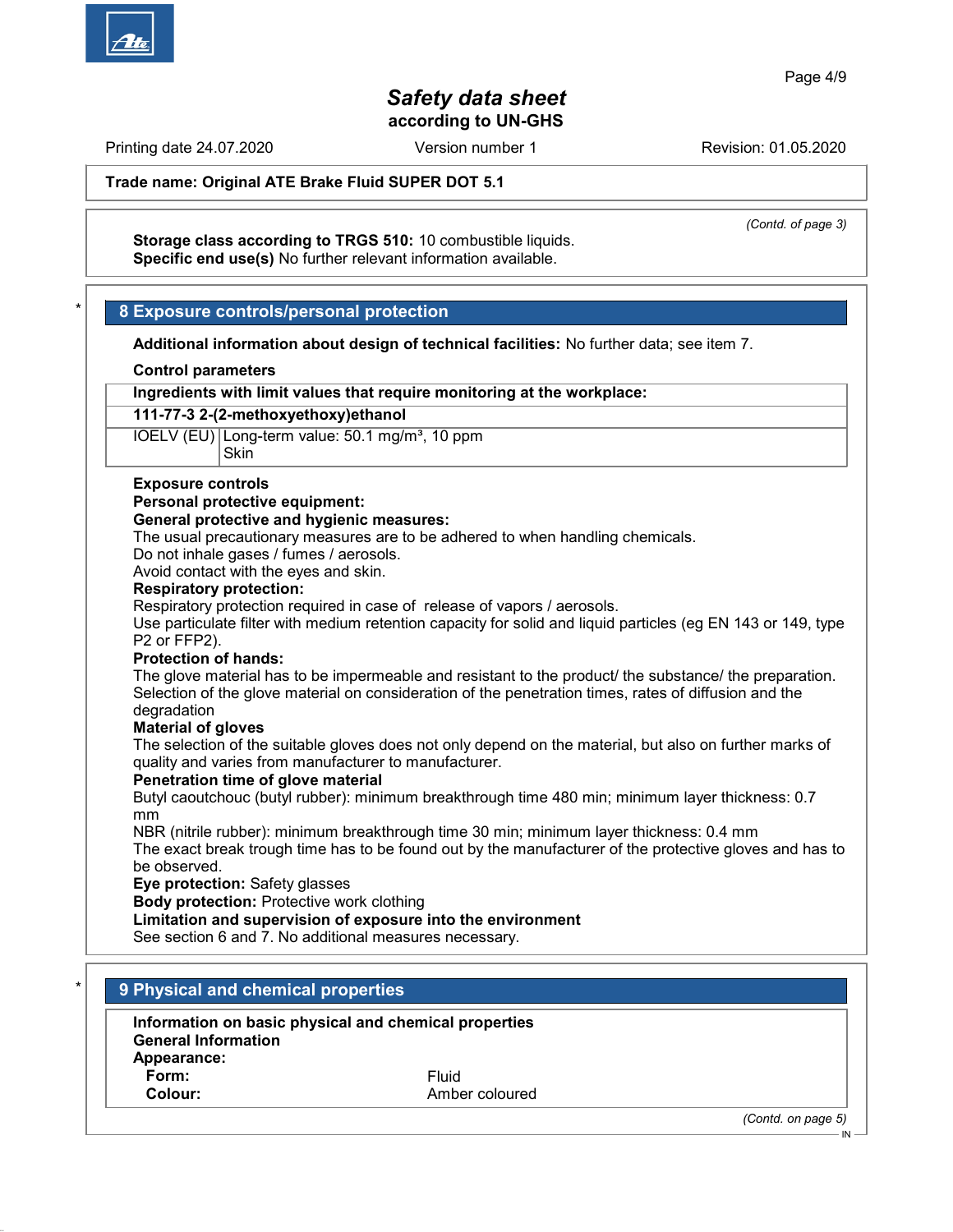

Printing date 24.07.2020 **Revision: 01.05.2020** Version number 1 Revision: 01.05.2020

# Trade name: Original ATE Brake Fluid SUPER DOT 5.1

|                                                 | (Contd. of page 4)                            |
|-------------------------------------------------|-----------------------------------------------|
| Odour:                                          | Product specific                              |
| <b>Odour threshold:</b>                         | Not determined.                               |
| pH-value at 20 °C:                              | 7.7                                           |
| <b>Change in condition</b>                      |                                               |
| <b>Melting point/freezing point:</b>            | Undetermined.                                 |
| Initial boiling point and boiling range: 271 °C |                                               |
| Flash point:                                    | 137.5 °C                                      |
| Flammability (solid, gas):                      | Not applicable.                               |
| Ignition temperature:                           | 230 °C                                        |
| <b>Decomposition temperature:</b>               | Not determined.                               |
| Auto-ignition temperature:                      | Product is not selfigniting.                  |
| <b>Explosive properties:</b>                    | Product does not present an explosion hazard. |
| <b>Explosion limits:</b>                        |                                               |
| Lower:                                          | Not determined.                               |
| Upper:                                          | Not determined.                               |
| Vapour pressure at 20 °C:                       | 1 <sub>hPa</sub>                              |
| Density at 20 °C:                               | $1.06$ g/cm <sup>3</sup>                      |
| <b>Relative density</b>                         | Not determined.                               |
| <b>Vapour density</b>                           | Not determined.                               |
| <b>Evaporation rate</b>                         | Not determined.                               |
| water:                                          | Fully miscible.                               |
| Partition coefficient: n-octanol/water:         | Not determined.                               |
| <b>Viscosity:</b>                               |                                               |
| Dynamic:                                        | Not determined.                               |
| Kinematic at 20 °C:                             | $11.5$ mm <sup>2</sup> /s                     |
| <b>Solvent content:</b>                         |                                               |
| <b>Organic solvents:</b>                        | $2.1 - 2.5%$                                  |
| Solids content:                                 | 17.2-<97 %                                    |
| <b>Other information</b>                        | No further relevant information available.    |

# 10 Stability and reactivity

Reactivity No further relevant information available. Chemical stability Thermal decomposition / conditions to be avoided: No decomposition if used and stored according to specifications. No decomposition if used according to specifications. Possibility of hazardous reactions No dangerous reactions known. Conditions to avoid No further relevant information available. Incompatible materials: Strong oxidizing agents

(Contd. on page 6) IN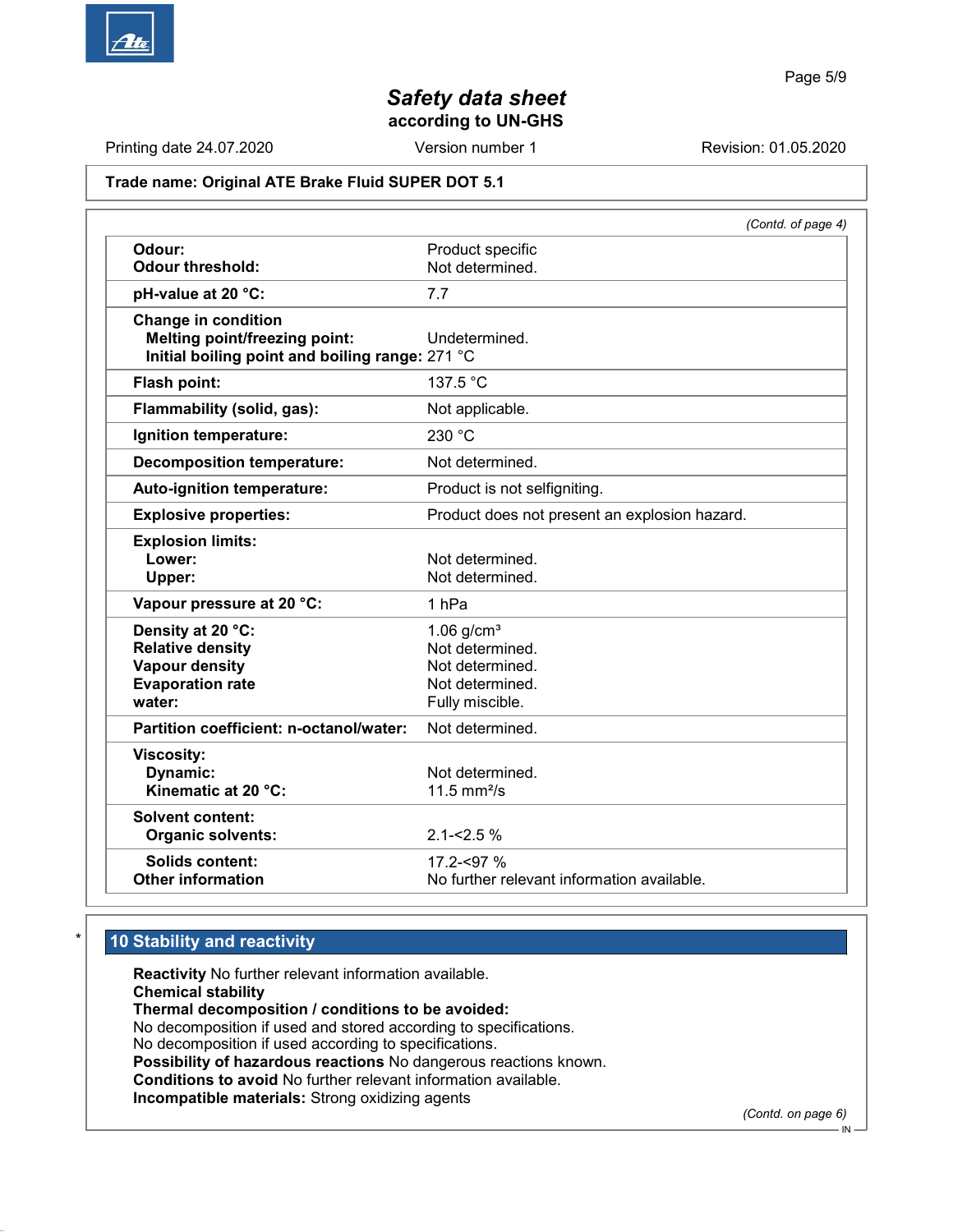Printing date 24.07.2020 **Revision: 01.05.2020** Version number 1

#### Trade name: Original ATE Brake Fluid SUPER DOT 5.1

(Contd. of page 5)

Hazardous decomposition products: Carbon monoxide and carbon dioxide Nitrogen oxides (NOx)

## 11 Toxicological information

Information on toxicological effects Acute toxicity

LD/LC50 values relevant for classification:

30989-05-0 Tris[2-[2-(2-methoxyethoxy)ethoxy]ethyl] orthoborate

Oral LD50 >2,000 mg/kg (rat) (OECD 401)

Dermal LD50 >2,000 mg/kg (rat) (OECD 402)

# 110-97-4 1,1'-iminodipropan-2-ol

Oral LD50 >2,000 mg/kg (rat) (OECD 401)

Dermal  $|LD50|8,000$  mg/kg (rabbit) 111-46-6 2,2'-oxybisethanol

Oral LD50 >5,000 mg/kg (rat)

Dermal  $|LD50| > 5,000$  mg/kg (rabbit)

111-77-3 2-(2-methoxyethoxy)ethanol

Oral LD50 >5,000 mg/kg (mouse) (OECD 401)

Dermal LD50 >5,000 mg/kg (rabbit) (OECD 402)

Reaction mass of 2-(2-(2-butoxyethoxy)ethoxy)ethanol and 3,6,9,12-tetraoxahexadecan-1-ol

Oral LD50 >5,000 mg/kg (rat)

Dermal LD50 >3,000 mg/kg (rabbit)

Primary irritant effect:

Skin corrosion/irritation No irritant effect.

Serious eye damage/irritation No irritating effect.

Respiratory or skin sensitisation No sensitising effects known.

CMR effects (carcinogenity, mutagenicity and toxicity for reproduction)

Repr. 2

Reproductive toxicity

Some evidence of adverse effects on development, based on animal experiments.

# 12 Ecological information

| <b>OXICITY</b> |
|----------------|
|                |

| <b>Aquatic toxicity:</b>                                        |                            |                    |
|-----------------------------------------------------------------|----------------------------|--------------------|
| LC50                                                            | $>100$ mg/L (fish)         |                    |
| 30989-05-0 Tris[2-[2-(2-methoxyethoxy)ethoxy]ethyl] orthoborate |                            |                    |
| EC50                                                            | >100 mg/l (Algae) (72 h)   |                    |
|                                                                 | >100 mg/l (daphnia) (48 h) |                    |
| LC50                                                            | >100 mg/L (fish) (96 h)    |                    |
|                                                                 |                            | (Contd. on page 7) |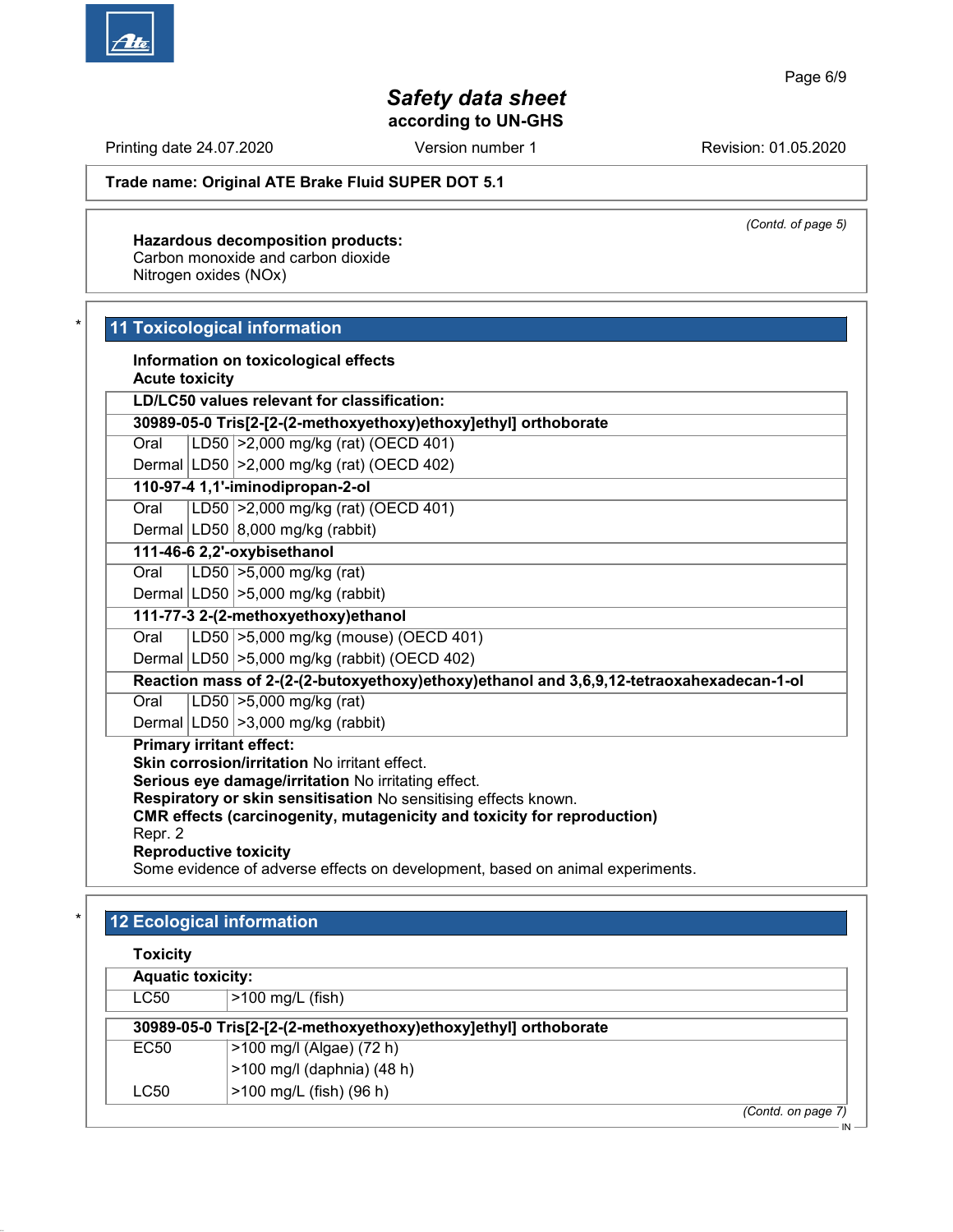Printing date 24.07.2020 **Revision: 01.05.2020** Version number 1

### Trade name: Original ATE Brake Fluid SUPER DOT 5.1

(Contd. of page 6) 110-97-4 1,1'-iminodipropan-2-ol EC50 (static) >100 mg/l (Algae) (72 h) >100 mg/l (daphnia) (92/69/EWG 48 h) LC50 (static) >100 mg/L (fish) (OECD 203 96 h) 111-46-6 2,2'-oxybisethanol EC50 |>100 mg/l (Algae) >100 mg/l (daphnia) (DIN 38412 T.11)  $LC50$   $|>100$  mg/L (fish) (96 h) 111-77-3 2-(2-methoxyethoxy)ethanol EC50 |>100 mg/l (Algae) >100 mg/l (daphnia) LC50 (static)  $|>100$  mg/L (fish) Reaction mass of 2-(2-(2-butoxyethoxy)ethoxy)ethanol and 3,6,9,12-tetraoxahexadecan-1-ol EC50 >100 mg/l (Algae) LC50  $\vert$  >100 mg/L (daphnia) >100 mg/L (fish) (DIN 38412 96 h) Persistence and degradability The single components are easily eliminable from water. Behaviour in environmental systems: Bioaccumulative potential No further relevant information available. Mobility in soil No further relevant information available. Additional ecological information: General notes: Water hazard class 1 (German Regulation) (Self-assessment): slightly hazardous for water Do not allow undiluted product or large quantities of it to reach ground water, water course or sewage system. Results of PBT and vPvB assessment PBT: Not applicable. vPvB: Not applicable. Other adverse effects No further relevant information available.

## 13 Disposal considerations

#### Waste treatment methods

Disposal should be based on the relevant state and local laws and regulations, the disposal process should avoid pollution of the environment.

#### Recommendation

After prior treatment product has to be disposed of in an incinerator for hazardous waste adhering to the regulations pertaining to the disposal of particularly hazardous waste.

#### Uncleaned packaging:

## Recommendation:

Packagings that may not be cleansed are to be disposed of in the same manner as the product.

(Contd. on page 8)

IN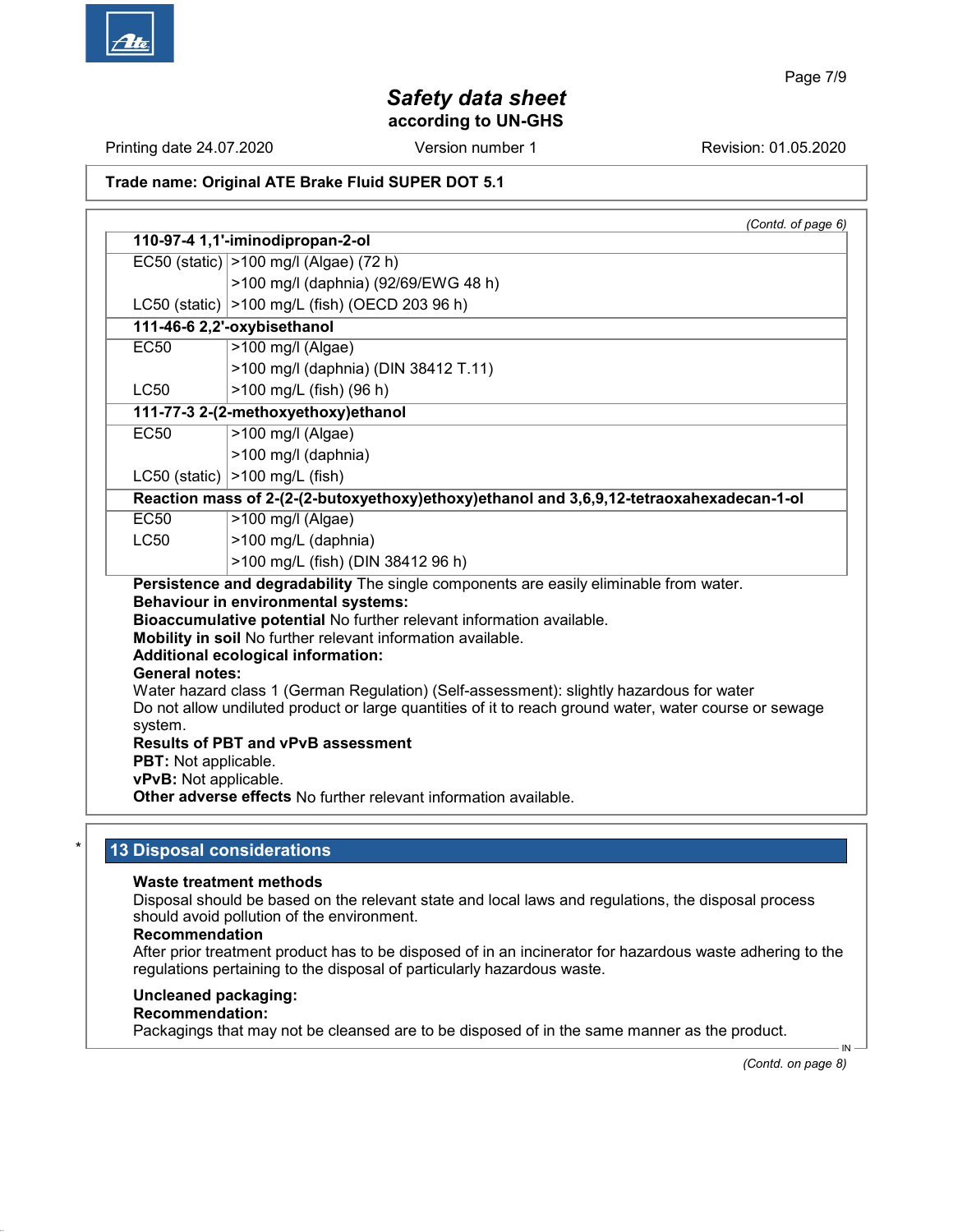

Printing date 24.07.2020 **Revision: 01.05.2020** Version number 1

#### Trade name: Original ATE Brake Fluid SUPER DOT 5.1

(Contd. of page 7)

| <b>UN-Number</b><br>ADR, IMDG, IATA        | Void            |
|--------------------------------------------|-----------------|
|                                            |                 |
| UN proper shipping name<br>ADR, IMDG, IATA | Void            |
| <b>Transport hazard class(es)</b>          |                 |
| ADR, IMDG, IATA                            |                 |
| <b>Class</b>                               | Void            |
| Packing group                              |                 |
| ADR, IMDG, IATA                            | Void            |
| <b>Environmental hazards:</b>              | Not applicable. |
| Special precautions for user               | Not applicable. |
| Transport in bulk according to Annex II of |                 |
| <b>Marpol and the IBC Code</b>             | Not applicable. |
| <b>UN "Model Regulation":</b>              | Void            |

## 15 Regulatory information

Safety, health and environmental regulations/legislation specific for the substance or mixture

National regulations:

Information about limitation of use:

Employment restrictions concerning pregnant and lactating women must be observed.

Other regulations, limitations and prohibitive regulations

Substances of very high concern (SVHC) according to REACH, Article 57

None of the ingredients are listed.

Chemical safety assessment: A Chemical Safety Assessment has not been carried out.

# 16 Other information

This information is based on our present knowledge. However, this shall not constitute a guarantee for any specific product features and shall not establish a legally valid contractual relationship.

#### Relevant phrases

H227 Combustible liquid.

H302 Harmful if swallowed.

H313 May be harmful in contact with skin.

H318 Causes serious eye damage.

H319 Causes serious eye irritation.

H361 Suspected of damaging fertility or the unborn child.

Recommended restriction of use For industrial or professional purposes only.

(Contd. on page 9)

IN